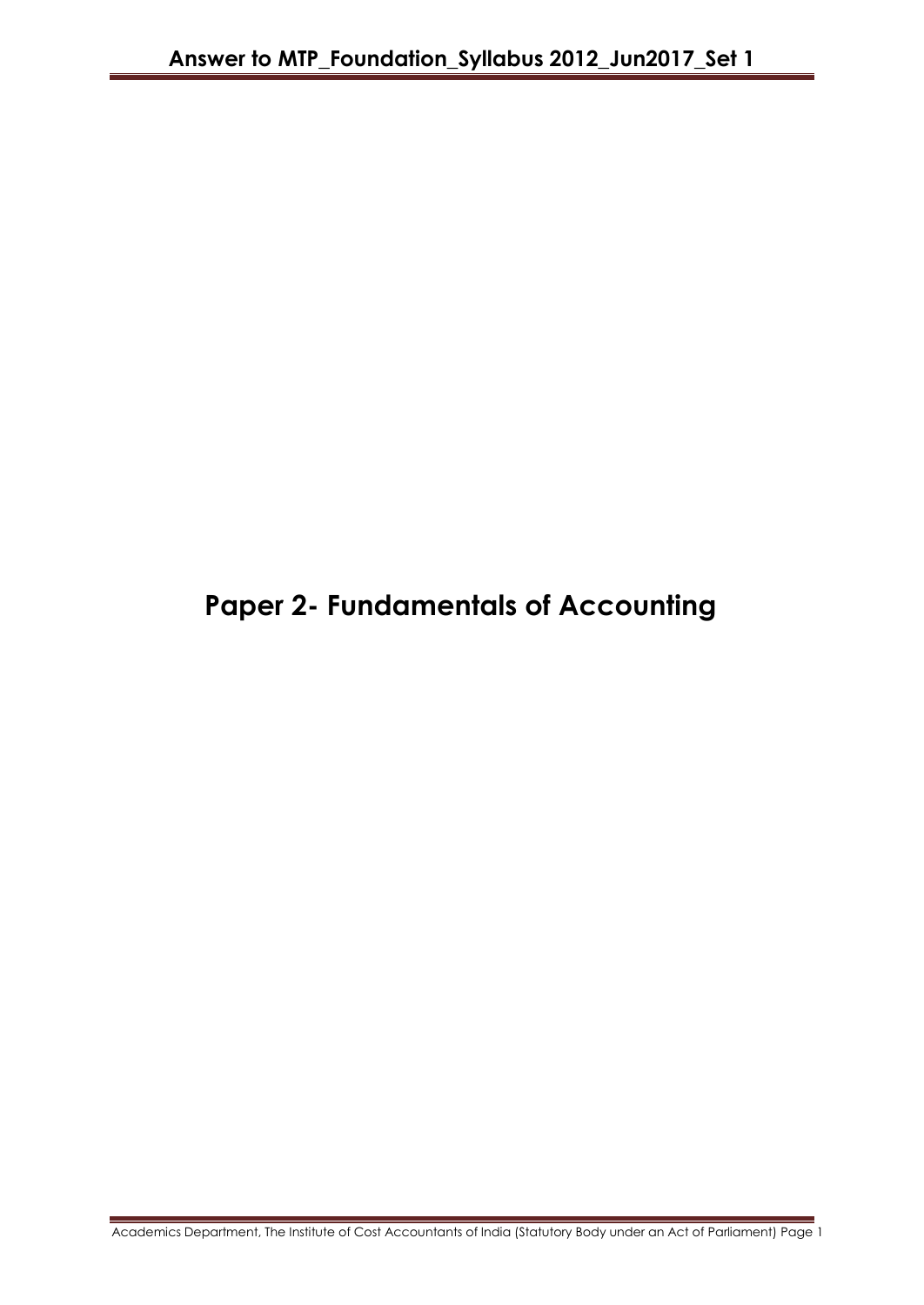# **Paper 2- Fundamentals of Accounting**

**Full Marks : 100 Time allowed: 3 hours**

# **Section – A**

| $\mathbf{l}$ . | Choose the correct answer from the given four alternatives:                                                                                                                                                                               | $[6 \times 1 = 6]$ |
|----------------|-------------------------------------------------------------------------------------------------------------------------------------------------------------------------------------------------------------------------------------------|--------------------|
|                | (i) Narration are given at the end of<br>(a) Final accounts<br>(b) trial balance each ledger account<br>(c) each ledger accounts<br>(d) Each journal entry                                                                                |                    |
|                | (ii) A sale of goods to Ram for cash should be debited to:<br>$(a)$ Ram<br>(b) Cash<br>(c) Sales<br>(d) Capital                                                                                                                           |                    |
|                | (iii) Which of these errors affect only one account<br>(a) errors of casting<br>(b) errors of carry forward<br>(c) errors of posting<br>(d) All the three                                                                                 |                    |
|                | <b>(iv)</b> Debit balance as per bank pass book means _____<br>(a) Surplus cash<br>(b) Bank overdraft<br>(c) Terms deposits with bank<br>(d) None of these                                                                                |                    |
|                | (v) The party who is ordered to pay the amount is known as<br>(a) payee<br>(b) drawer<br>(c) drawee<br>(d) endorsee                                                                                                                       |                    |
|                | (vi) Natural, artificial and representative these three are the three types of ___<br>Account.<br>(a) Personal<br>(b) Real<br>(c)Nominal<br>(d)Cash                                                                                       |                    |
| II.            | State whether the following statements are True (or) False.                                                                                                                                                                               | $[6 \times 1 = 6]$ |
|                | (i)<br>Receipts and payments account is a real account.<br>Oral bill of exchange is also valid.<br>(ii)<br>(iii) Full omission does not affect trial balance.<br>(iv) Under diminishing balance method, depreciation decrease every year. |                    |

- **(v) Receipts are recorded on the credit side of each cash book.**
- **(vi) If del credre commission is paid to the consignee loss on consignment is retained /borne by consignor.**

# **Answer:**

(i) True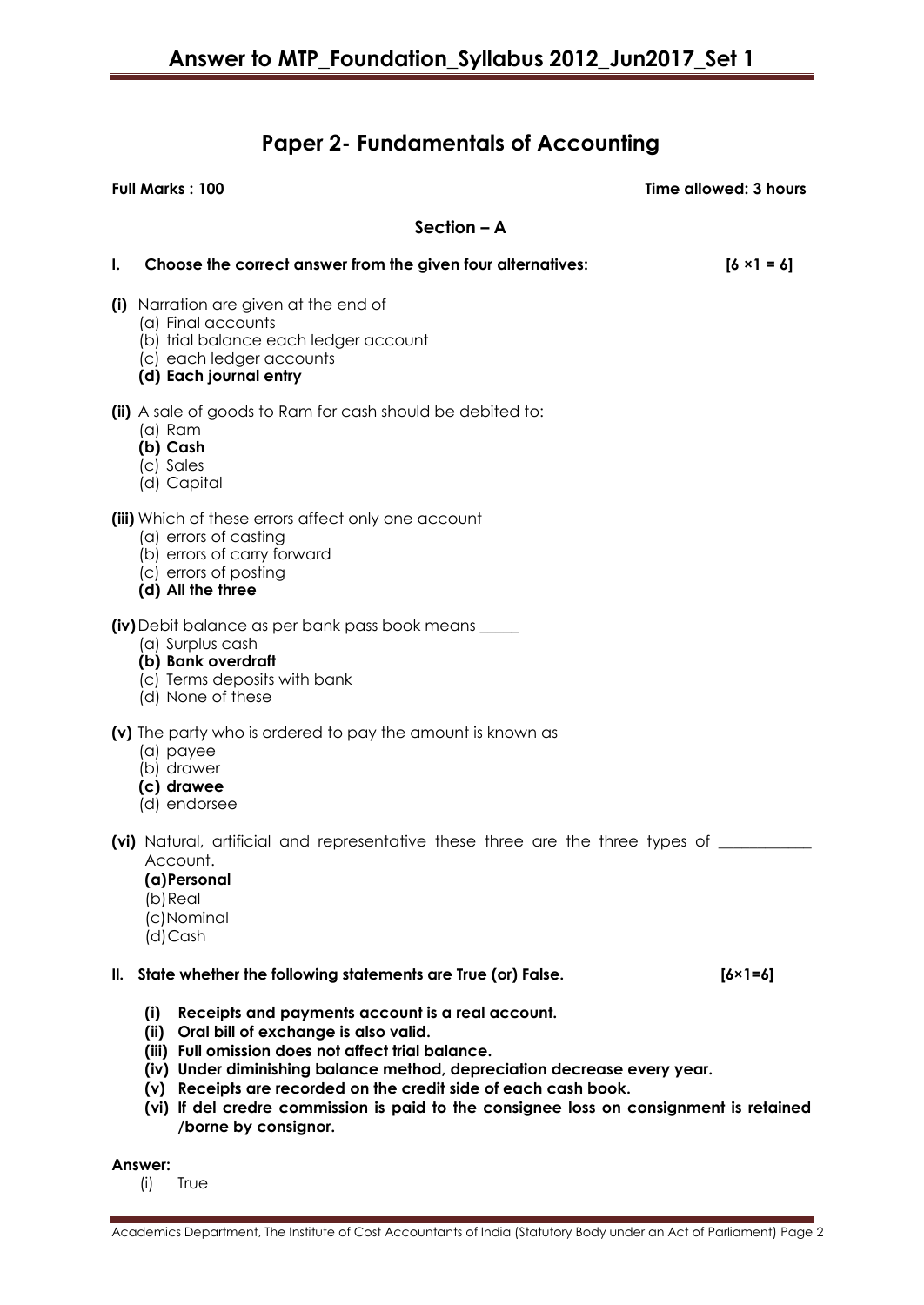- (ii) False
- (iii) True
- (iv) True
- (v) False
- (vi) False

# **III. Journalise the following transactions: [3×2=6]**

- **(i) Paid rent out of personal cash by the proprietor for** ` **8,000;**
- **(ii) Bought furniture for resale** ` **21,000;**
- **(iii) Sold Goods for Cash** `**16,000 and to Ms. Roy for** `**20,000, Ms. Roy settled her account less discount** ` **1,200.**

# **Answer:**

| Date | <b>Particulars</b>                                               |     | L.F. | Debil₹ | <b>Creditt</b> |
|------|------------------------------------------------------------------|-----|------|--------|----------------|
|      | Rent A/c                                                         | Dr. |      | 8,000  |                |
|      | To, Capital A/c                                                  |     |      |        | 8,000          |
|      | [Being rent paid out of personal cash]                           |     |      |        |                |
|      | Purchase A/c                                                     | Dr. |      | 21,000 |                |
|      | To, Bank A/c                                                     |     |      |        | 21,000         |
|      | [Being furniture purchased for resale]                           |     |      |        |                |
|      | Cash A/c                                                         | Dr. |      | 16,000 |                |
|      | Ms. Roy's A/c                                                    | Dr. |      | 20,000 |                |
|      | To Sales A/c                                                     |     |      |        | 36,000         |
|      | [Being goods sold for cash ₹ 16,000 and on credit<br>₹ 20,000]   |     |      |        |                |
|      | Cash A/c                                                         | Dr. |      | 18,800 |                |
|      | Discount Allowed A/c<br>Dr.                                      |     |      | 1,200  |                |
|      | To Ms. Roy A/c                                                   |     |      |        | 20,000         |
|      | Being cash received as final settlement and discount<br>allowed] |     |      |        |                |

# **IV. Fill in the Blanks: [6×2=12]**

- **(i) Assets A/c has \_\_\_\_\_\_\_\_\_\_\_ balance.**
- **(ii) Goodwill is an \_\_\_\_\_\_\_\_\_\_\_ asset.**
- **(iii)** ` **800 paid as wages for erecting a machine should be debited to \_\_\_\_\_\_\_\_\_\_\_ A/c.**
- **(iv) Salary Account is a \_\_\_\_\_\_\_\_\_\_\_ A/c.**
- **(v) Decrease in the amount of creditors results in \_\_\_\_\_\_\_\_\_ in Cash.**
- **(vi) Drawings will result in \_\_\_\_\_\_\_\_\_\_in the owner's capital.**

# **Answer:**

- **(i)** Debit
- **(ii)** Intangible
- **(iii)** Machine
- **(iv)** Nominal
- **(v)** Decrease
- **(vi)** Reduction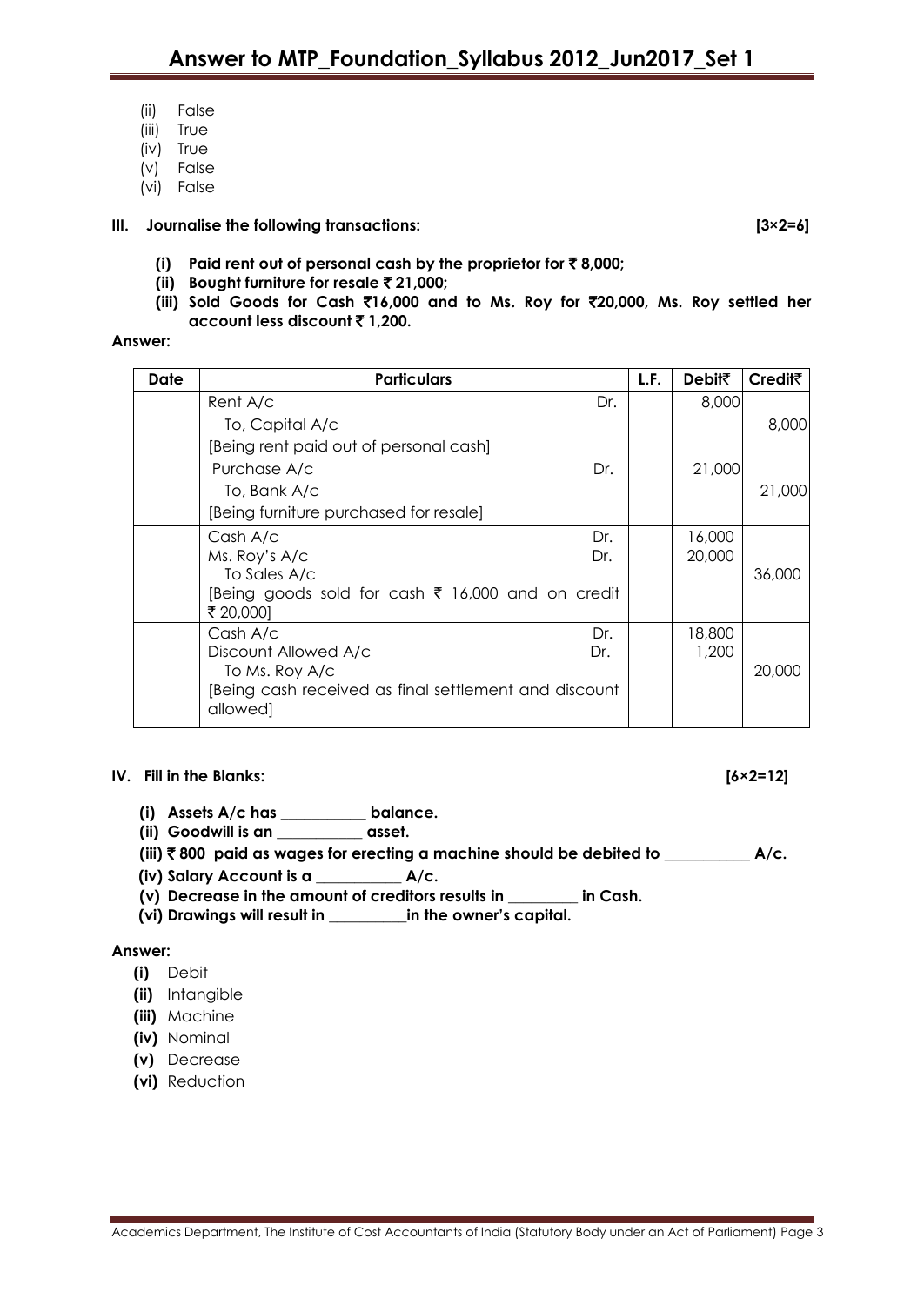# **V. Match the following: [6×1=6]**

|    | Column 'A'               |             | Column 'B'                  |
|----|--------------------------|-------------|-----------------------------|
|    | <b>Fixed Asset</b>       | А.          | Nominal account             |
| 2. | Modern Academy           | Β.          | No depreciation             |
| 3. | Salary account           | $C_{\cdot}$ | Plant and Machinery         |
|    | Land                     | D.          | Artificial personal account |
| 5. | <b>Building</b>          | Ε.          | Accountant                  |
|    | Cash book is prepared by |             | Depreciation                |

# **Answer:**

|     | Column 'A'               |    | Column 'B'                  |
|-----|--------------------------|----|-----------------------------|
|     | <b>Fixed Asset</b>       |    | Plant and Machinery         |
| 2.  | Modern Academy           | D. | Artificial personal account |
| 3.  | Salary account           | А. | Nominal account             |
|     | Land                     | Β. | No depreciation             |
| -5. | <b>Building</b>          |    | Depreciation                |
| 6.  | Cash book is prepared by | Е. | Accountant                  |

**VI. Answer any three questions. Each question carries 8 marks. [3×8=24]**

# **1. The Bank Pass Book of Miss Geeta showed an overdraft of** `**9,000 on 31.12.2016. Prepare the Bank Reconciliation Statement based on the following details:**

- **(a) Cheques issued but not presented upto 31.12.2016,** ` **7,250**
- **(b) Bank commission** ` **50 was entered only in the Pass Book.**
- **(c) A cheque for** `**5,500 issued in settlement of a debt was encashed on 28.12.2016 but entered in the Cash Book as ₹7,500. In the set of the Cash Book as ₹7,500. I**

# **Answer:**

| <b>Bank Reconciliation Statement as on 31st December, 2015</b>             |       |               |  |  |  |
|----------------------------------------------------------------------------|-------|---------------|--|--|--|
| <b>Particulars</b>                                                         |       | Amount Amount |  |  |  |
|                                                                            | (₹)   | (₹)           |  |  |  |
| Overdraft as per Pass Book                                                 |       | 9,000         |  |  |  |
| Add:                                                                       |       |               |  |  |  |
| (i) Cheques issued but not presented for payment                           | 7,250 |               |  |  |  |
| (ii) Cheque for $\overline{5}5.500$ issued and encashed but entered in the |       |               |  |  |  |
| Cash Book at ₹7,500 (7,500 - 5,500)                                        | 2,000 | 9,250         |  |  |  |
|                                                                            |       | 18,250        |  |  |  |
| Less:                                                                      |       |               |  |  |  |
| Bank commission entered in the Pass Book only Overdraft as<br>(1)          |       |               |  |  |  |
| per Cash Book                                                              | 50    | 50            |  |  |  |
| Over Draft as per Cash Book (Cr.)                                          |       | 18,200        |  |  |  |

**2. On 1st January, 2016, Anu sells goods for** `**20,000 to Balu and draws a bill at three months for the amount. Balu accepts it and returns it to Anu. On 1st March, 2016, Balu retires his acceptance under rebate of 12% per annum. Record these transactions in the journals of Balu. [8]**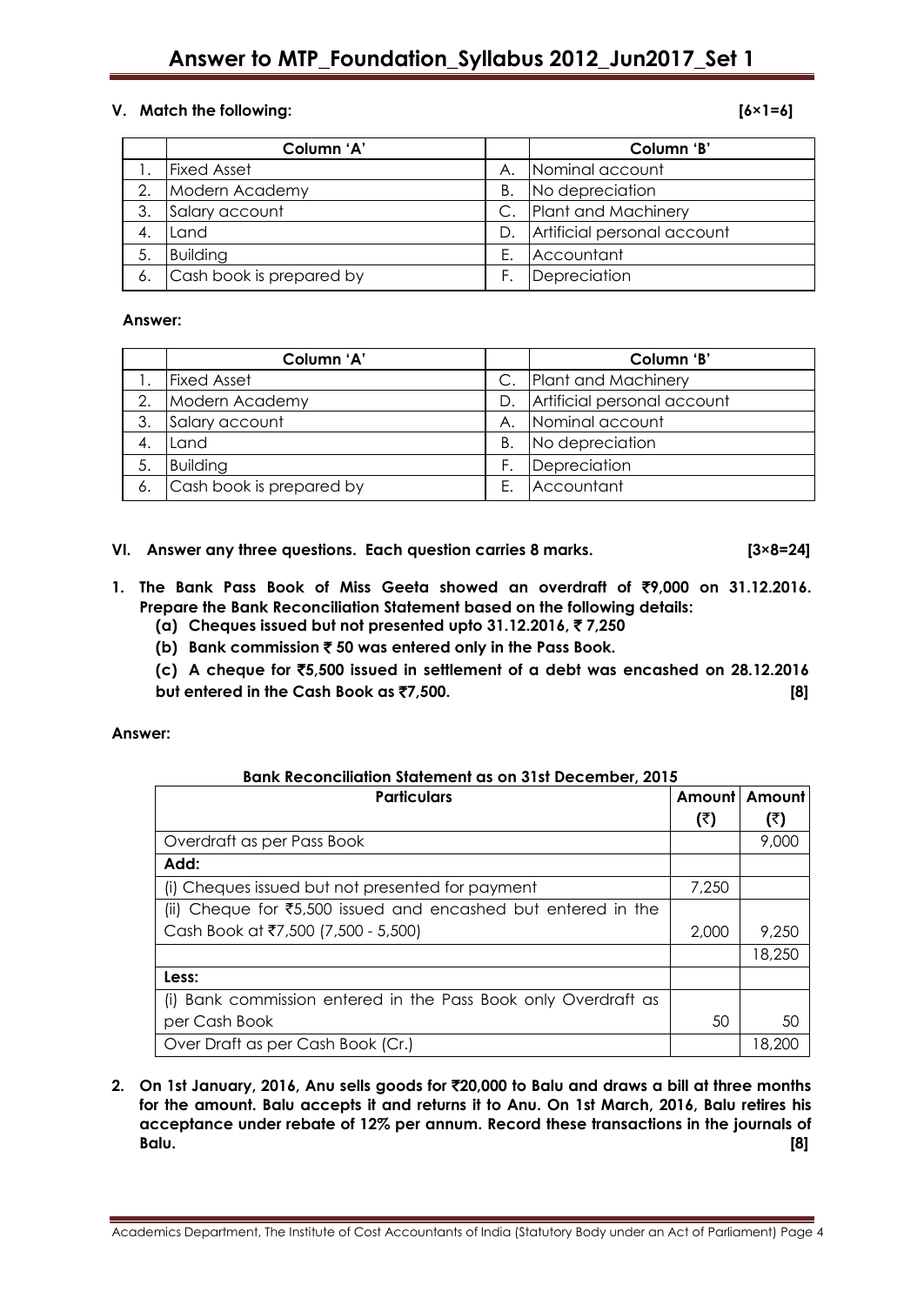# **Answer:**

| Date<br>2016 | <b>Particulars</b>                                                                                                   |     | Dr.<br>₹ | Cr.<br>₹      |  |  |  |  |
|--------------|----------------------------------------------------------------------------------------------------------------------|-----|----------|---------------|--|--|--|--|
| $1st$ Jan.   | Purchases A/c<br>To Anu's A/c<br>Being the goods purchased from Anu on<br>credit)                                    | Dr. | 20,000   | 20,000        |  |  |  |  |
|              | Anu's $A/c$<br>To Bills payable A/c<br>(Being the acceptance of bill given to<br>Anu)                                | Dr. | 20,000   | 20,000        |  |  |  |  |
| March 1      | Bills payable A/c<br>To Bank A/c<br>To Rebate on bills A/c<br>(Being the bill discharged under rebate @<br>12% p.a.) | Dr. | 20,000   | 19,800<br>200 |  |  |  |  |

# **Journal Entries in the books of Balu**

# **Working Note:**

Calculation of rebate:  $20,000 \times 12/100 \times 1/12 = ₹200$ 

**3. One lathe machine whose original value was** `**2,40,000 on 1.4.2013, being the date of installation was sold on 30.9.2015 for** `**2,00,000. Depreciation is charged at the rate of 10% on reducing balance. Show machinery account.** 

| <b>Machinery Account</b> |                                                   |            |             |                                            |                  |  |  |  |
|--------------------------|---------------------------------------------------|------------|-------------|--------------------------------------------|------------------|--|--|--|
| Dr.                      |                                                   |            |             |                                            | Cr.              |  |  |  |
| Date                     | <b>Particulars</b>                                | Amt. $(3)$ | <b>Date</b> | Particular                                 | Amt. $(\bar{z})$ |  |  |  |
|                          | 2013 Apr. 1 To Balance b/d 2,40,000 2014 Mar 31   |            |             | By Depreciation A/c $(2,40,000\times10\%)$ | 24,000           |  |  |  |
|                          |                                                   |            | Mar 31      | By Balance c/d                             | 2,16,000         |  |  |  |
|                          |                                                   | 2,40,000   |             |                                            | 2,40,000         |  |  |  |
|                          | 2014 Apr. 1   To Balance b/d 2,16,000 2015 Mar 31 |            |             | By Depreciation A/c $(2,16,000\times10\%)$ | 21,600           |  |  |  |
|                          |                                                   |            | Mar 31      | By Balance c/d                             | 1,94,400         |  |  |  |
|                          |                                                   | 2,16,000   |             |                                            | 2,16,000         |  |  |  |
|                          | 2015 Apr. 1   To Balance b/d 1,94,400             |            | Sep 30      | By Machinery disposal A/c                  | 1,94,400         |  |  |  |
|                          |                                                   | 1,94,400   |             |                                            | 1,94,400         |  |  |  |

**4. Write out the Journal Entries to rectify the following errors, using a Suspense Account.**

- **(1) Goods of the value of** `**500 returned by Mr. Gupta were entered in the Sales Day Book and posted there from to the credit of his account;**
- **(2) A sale of** ` **400 made to Mr. Mitra was correctly entered in the Sales Day Book but wrongly posted to the debit of Mr. Maitra as** `**40;**
- **(3) The total of "Discount Allowed" column in the Cash Book for the month of November, 2016 amounting to** `**600 was not posted. [3+3+2=8]**

# **Answer:**

**Answer**:

# **JOURNAL**

| <b>Particulars</b>             |     | . . | Dr. |  |
|--------------------------------|-----|-----|-----|--|
| Sales A/c<br>Sales Returns A/c | Dr. |     | 500 |  |
|                                | Dr. |     | 50C |  |

Academics Department, The Institute of Cost Accountants of India (Statutory Body under an Act of Parliament) Page 5

**[8]**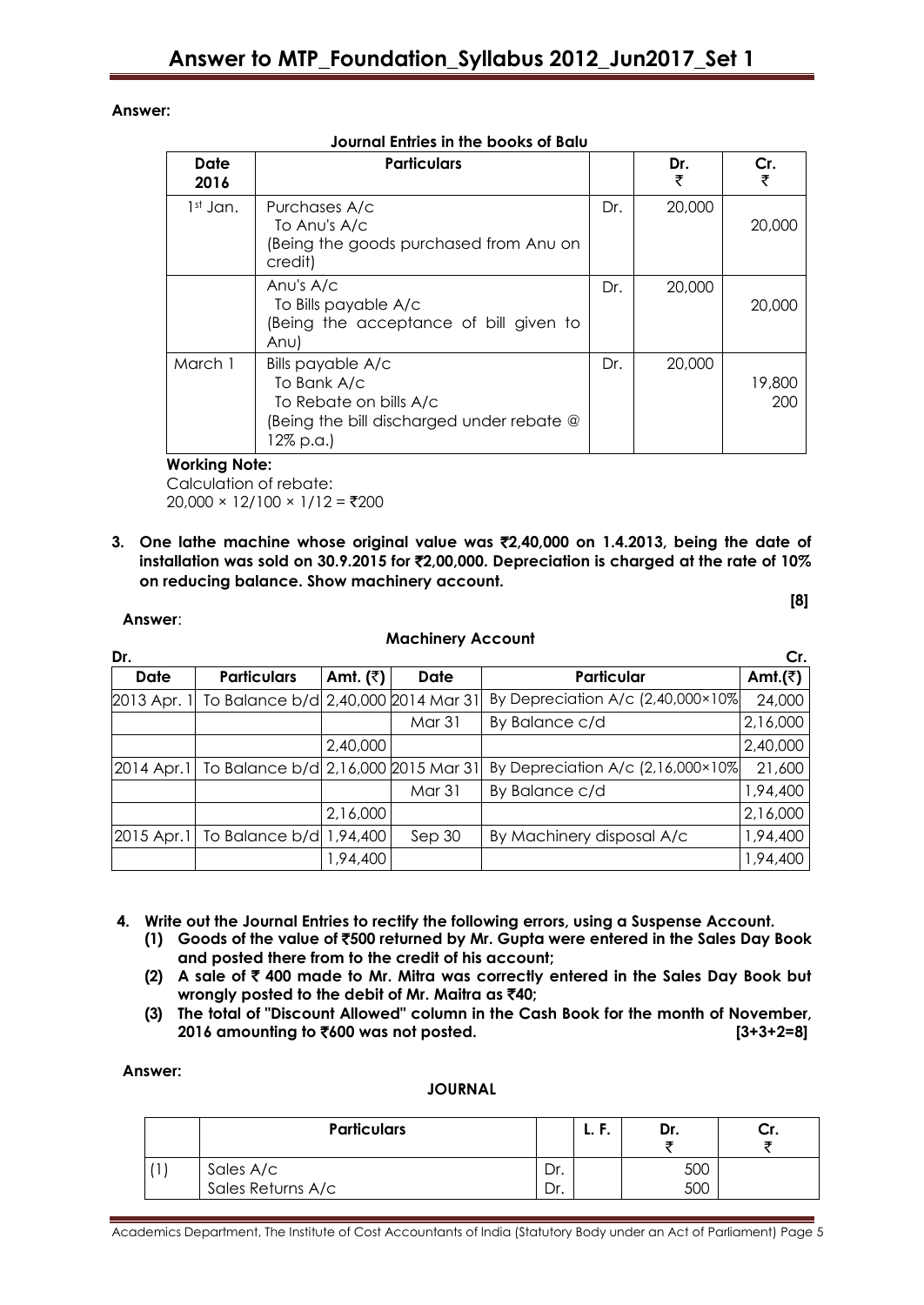|     | To Suspense A/c<br>(Being, value of goods returned by Mr.<br>Gupta wrongly posted to Sales, omission<br>of debt to Sales Returns Account, now<br>rectified)           |     |     | 1.000     |
|-----|-----------------------------------------------------------------------------------------------------------------------------------------------------------------------|-----|-----|-----------|
| (2) | Mr. Mitra A/c<br>To Mr. Maitra A/c<br>To Suspense A/c<br>(Being, omission of debit to Mr. Mitra and<br>wrong credit to Mr. Maitra for sale of ₹400,<br>now rectified) | Dr. | 400 | 40<br>360 |
| (3) | Discount Allowed A/c<br>To Suspense A/c<br>(Being, the amount of Discount allowed<br>during November, 2016 not posted from<br>the Cash Book; error now rectified)     | Dr. | 600 | 600       |

# **5. Prepare Trading and Profit and Loss Account of M/s Udayan & Sons for the year ending 31st December, 2016 from following information:**

|                                  | ₹         |                         | ₹      |
|----------------------------------|-----------|-------------------------|--------|
| Stock (1-1-2016)                 | 4,00,000  | <b>Salaries</b>         | 67,000 |
| <b>Purchases</b>                 | 5,10,500  | Rent, rates & taxes     | 24,000 |
| <b>Wages</b>                     | 2,01,000  | <b>Depreciation</b>     | 6,000  |
| Carriage                         | 10,000    | <b>Repairs</b>          | 12,000 |
| <b>Purchases returns</b>         | 26,500    | <b>Discount allowed</b> | 25,000 |
| <b>Export duty</b>               | 18,000    | <b>Bad debts</b>        | 18,000 |
| <b>Sales</b>                     | 11,50,000 | Advertisement           | 5,000  |
| Coal & coke                      | 50,000    | Gas & water             | 3,000  |
| Sales returns                    | 20,000    | <b>Factory lighting</b> | 5,000  |
| <b>Printing &amp; stationery</b> | 4,500     | <b>General expenses</b> | 8,000  |
| Stock (31-12-2016)               | 6,00,000  |                         |        |
|                                  |           |                         | [8]    |

**Answer:**

# **Trading and Profit and Loss Accounts of M/s Udayan and Sons**

For the year ending 31st December, 2016

|                                  | ₹         |                               | ₹         |
|----------------------------------|-----------|-------------------------------|-----------|
| To Stock (1-1-2016)              | 4,00,000  | <b>By Sales</b><br>11,50,000  |           |
| 5,10,500<br>To Purchases         |           | 20,000<br>Less: Sales returns | 11,30,000 |
| Less: Purchases Return<br>26,500 | 4,84,000  | By Stock (31-12-2016)         | 6,00,000  |
| To Wages                         | 2,01,000  |                               |           |
| To Carriage                      | 10,000    |                               |           |
| To Coal and coke                 | 50,000    |                               |           |
| To Gas and water                 | 3,000     |                               |           |
| To Factory lighting              | 5,000     |                               |           |
| To Gross profit c/d              | 5,77,000  |                               |           |
|                                  | 17,30,000 |                               | 17,30,000 |
| <b>To Salaries</b>               | 67,000    | By Gross profit b/d           | 5,77,000  |
| To Rent, rates & taxes           | 24,000    |                               |           |
| To Printing & stationery         | 4,500     |                               |           |
| To Depreciation                  | 6,000     |                               |           |

Academics Department, The Institute of Cost Accountants of India (Statutory Body under an Act of Parliament) Page 6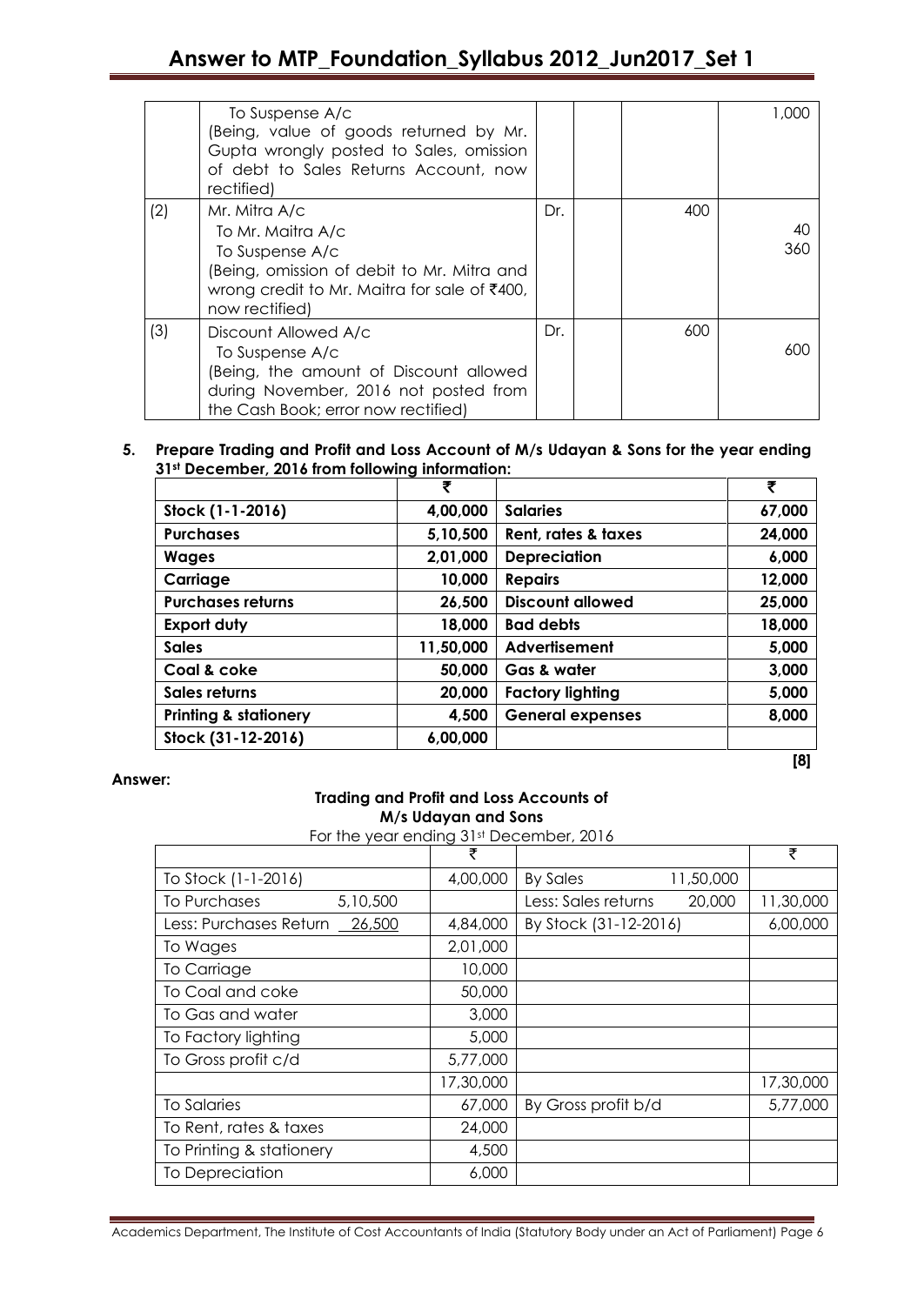# **Answer to MTP\_Foundation\_Syllabus 2012\_Jun2017\_Set 1**

| To Repairs                           | 12,000   |          |
|--------------------------------------|----------|----------|
| To Export duty                       | 18,000   |          |
| To Discount allowed                  | 25,000   |          |
| To Bad Debts                         | 18,000   |          |
| To Advertisement                     | 5,000    |          |
| To General expenses                  | 8,000    |          |
| To Net profit transferred to capital | 3,89,500 |          |
| account                              |          |          |
|                                      | 5,77,000 | 5,77,000 |

# **Section – B**

# **I. (a) Choose the correct answer from the given four alternatives: [6×1=6]**

- **(i)** How is the reorder level calculated if stocks out are to be avoided?
	- **(a) Maximum Usage x Maximum lead time**
	- (b) Maximum usage x Minimum lead time
	- (c) Minimum usage x Maximum lead time
	- (d) Minimum usage x Minimum lead time
- **(ii)** A Cost Sheet is a -------------- which shows the break-up of cost.
	- (a) Voucher
	- (b) **Statement**
	- (c) Ledger
	- (d) Journal
- **(iii)** Piece workers are paid wages on

# **(a) Piece rate basis.**

- (b) Halsey premium plan basis.
- (c) Rowan Plan basis.
- (d) Time rate basis

**(iv)** Royalties and patent fees paid for using technology is an example of

- (a) Direct Material
- **(b) Direct Expenses**
- (c) Indirect Labour
- (d) Indirect Expenses
- **(v)** Notional cost is also known as
	- **(a) Imputed cost**
	- (b) Opportunity cost
	- (c) Out of pocket cost
	- (d) Variable cost
- **(vi)** The P/V Ratio of A Ltd. is 50% and margin of safety is 40%. You are required to calculate the fixed cost if break even sale  $\bar{\tau}$ 1,50,000.
	- $(a)$  ₹3,75,000
	- $(b)$  ₹2,50,000
	- $(c)$  ₹60,000
	- **(d)** `**75,000**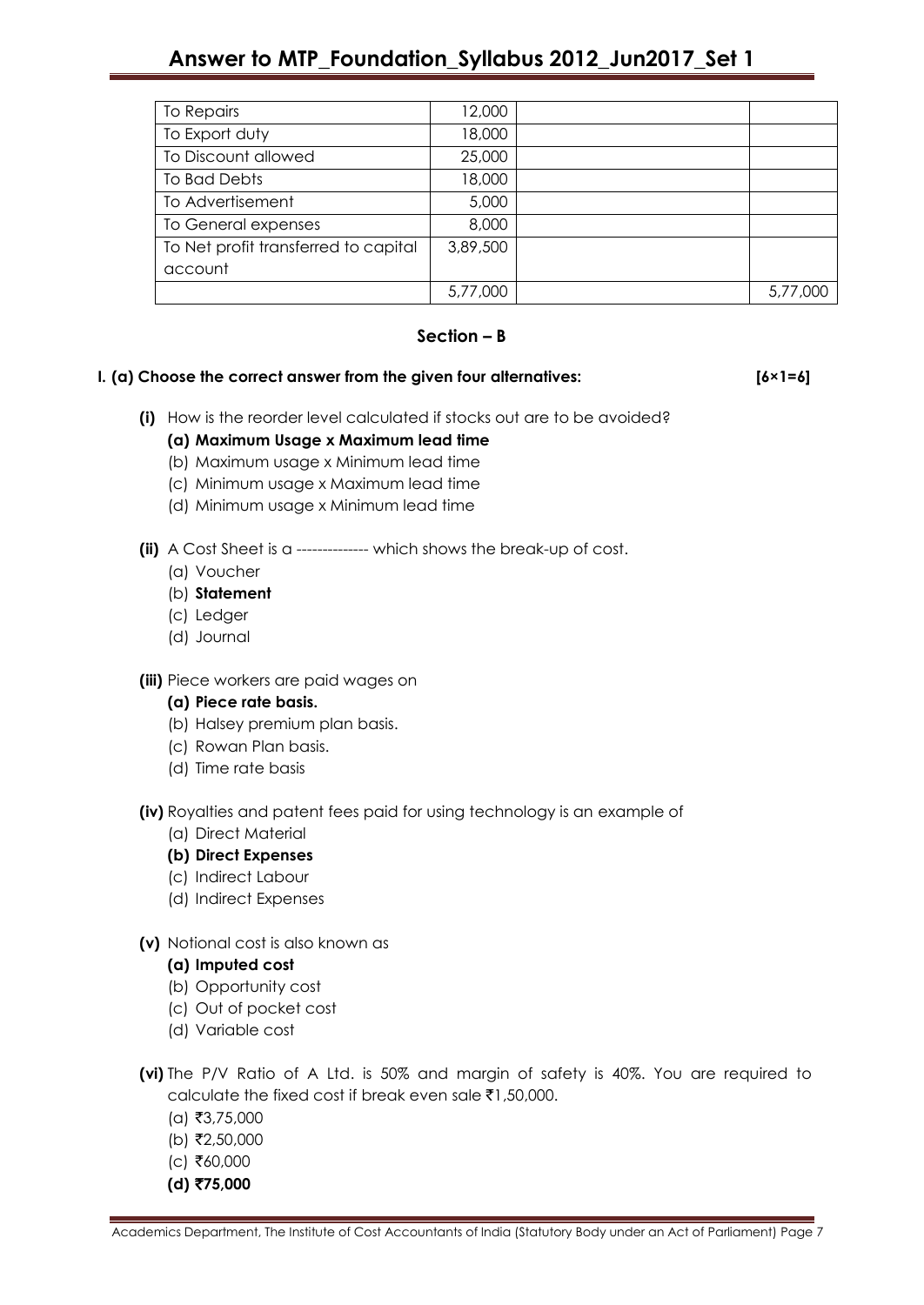# **(b) Fill in the blanks: [6×1=6]**

- **(i) Under Halsey Premium Plan, \_\_\_\_ % of time saved is shared by employer**
- **(ii) EOQ is the \_\_\_\_\_ size of the order at that point ordering and carrying costs are minimized.**
- **(iii) Fixed Cost of a Company are** ` **20,000 and Contribution per unit is** `**2 then the Break even no. of units are \_\_\_\_\_**
- **(iv) The aggregate of indirect material indirect labour and indirect expenses together is called \_\_\_**
- **(v) Fixed cost per unit \_\_\_\_with increasing output.**
- **(vi) Costing is a technique of \_\_**

### **Answer:**

- **(i)** 50%
- **(ii)** Optimum
- **(iii)** 10,000
- **(iv)** Overheads
- **(v)** Decreases
- **(vi)** ascertaining cost

# **(c) Match the following: [6×1=6]**

|    | Column 'A'                           |   | Column 'B'                             |
|----|--------------------------------------|---|----------------------------------------|
|    | <b>CAS 10</b>                        | A | <b>Selective Control of Inventory</b>  |
| 2. | Advertisement                        | В | Fixed                                  |
| 3. | <b>Flex Method</b>                   |   | <b>Direct Expenses</b>                 |
|    | <b>ABC Analysis</b>                  | D | <b>Measurement of Labour Turn-over</b> |
| 5. | <b>Breakeven point (in Quantity)</b> |   | Sales value                            |
| 6. | Variable cost per unit               |   | Fixed Cost / Contribution per unit     |

### **Answer:**

|    | Column 'A'                    |   | Column 'B'                         |
|----|-------------------------------|---|------------------------------------|
|    | <b>CAS 10</b>                 |   | <b>Direct Expenses</b>             |
| 2. | Advertisement                 |   | Sales value                        |
| 3. | <b>Flex Method</b>            |   | Measurement of Labour Turn-over    |
| 4. | ABC Analysis                  | A | Selective Control of Inventory     |
| 5. | Breakeven point (in Quantity) |   | Fixed Cost / Contribution per unit |
| 6. | Variable cost per unit        |   | Fixed                              |

### **(d) State whether the following statements are True (or) False. [6 × 1 = 6]**

- **(i) Direct wages is a variable cost.**
- **(ii) For decision making, absorption costing is more suitable than marginal costing.**
- **(iii) Overhead and conversion cost are inter-changeable terms.**
- **(iv) Financial accounts provide information for determination of profit or loss**
- **(v) Scrap is a residue which in a manufacturing process but has no recoverable value.**
- **(vi) Cost accounting is an instrument of management control.**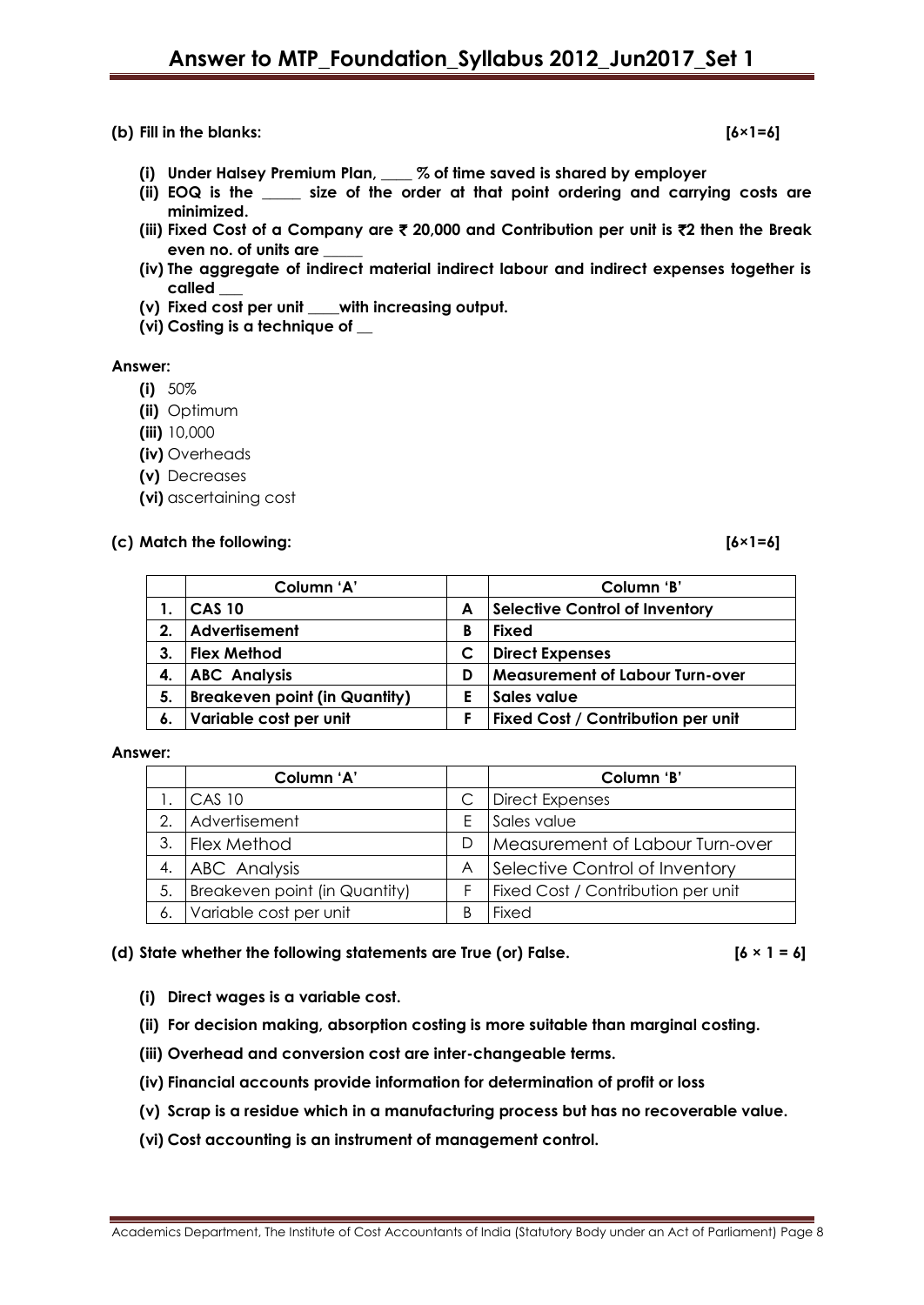# **Answer:**

- **(i)** True
- **(ii)** False
- **(iii)** False
- **(iv)** True
- **(v)** False
- **(vi)** True

**II.Answer any two questions out of four questions. [8×2=16]**

**1. A company purchased 1200 kg of raw material @** `**20 per kg. from a supplier. A trade discount of 20% on above price was applicable. Total freight paid was** `**240 and insurance was 2.5% on the net present value paid by the purchaser. Calculate the total cost of material purchased and the per kg material cost.**

# **Answer:**

| <b>Particulars</b>                    |         |        |
|---------------------------------------|---------|--------|
| Basic Cost $@$ ₹20 per kg for 1200 kg | 24,000  |        |
| <b>Less:</b> Trade Discount @ 20%     | (4,800) | 19,200 |
| <b>Add:</b> Other Charges             |         |        |
| Freight                               | 240     |        |
| Insurance @ 2.5% on 19,200            | 480     | 720    |
| <b>Total Cost</b>                     |         | 19.920 |

The total cost of 1,200 kg is  $\overline{519,920}$  therefore the cost per kg will be  $\overline{516.60}$ .

# **2. Two components X and Y are used as follows:**

| Normal usage            | 50 units per week each                                                         |
|-------------------------|--------------------------------------------------------------------------------|
| Minimum usage           | 25 units per week each                                                         |
| Maximum usage           | 75 units per week each                                                         |
| <b>Reorder quantity</b> | $X - 400$ units and $Y - 600$ units                                            |
| Lead time               | $X - 4$ to 6 weeks and $Y - 2$ to 4 weeks                                      |
|                         | Calculate reorder level, maximum level, minimum level and average stock level. |

# **Answer:**

| Reorder level | = Maximum usage x Maximum lead time                                              |
|---------------|----------------------------------------------------------------------------------|
| For X         | $= 75 \times 6 = 450$ units                                                      |
| For Y         | $= 75 \times 4 = 300$ units                                                      |
|               |                                                                                  |
|               | Maximum level = Reorder level + Reorder quantity - (Minimum usage × Minimum lead |
| time)         |                                                                                  |
| For X         | $= 450 + 400 - (25 \times 4) = 750$ units                                        |
| For Y         | $=$ 300 + 600 - (25 × 2) = 850 units                                             |
|               |                                                                                  |
| Minimum level | = Reorder level - (Normal usage × Normal lead time)                              |
| For X         | $= 450 - (50 \times 5) = 200$ units                                              |
| For Y         | $=$ 300 - (50 $\times$ 3) = 150 units                                            |